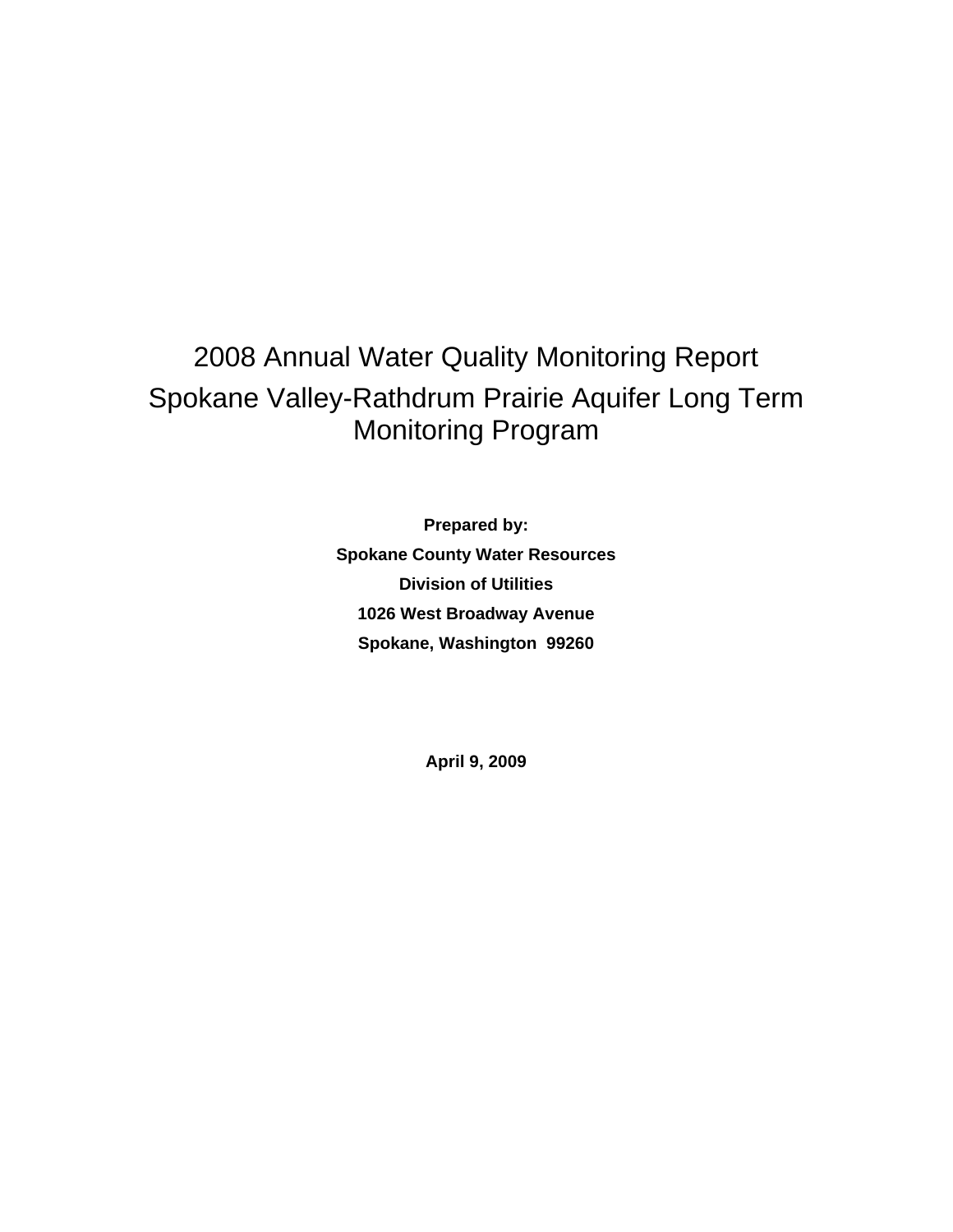#### **Table of Contents**

| $\mathbf 1$ |       |  |  |  |  |
|-------------|-------|--|--|--|--|
| 1.1         |       |  |  |  |  |
|             | 1.2   |  |  |  |  |
| 2           |       |  |  |  |  |
|             | 2.1   |  |  |  |  |
|             | 2.2   |  |  |  |  |
|             | 2.3   |  |  |  |  |
| 3           |       |  |  |  |  |
|             | 3.1   |  |  |  |  |
|             | 3.2   |  |  |  |  |
| 4           |       |  |  |  |  |
|             | 4.1   |  |  |  |  |
|             | 4.2   |  |  |  |  |
| 4.2.1       |       |  |  |  |  |
|             | 4.2.2 |  |  |  |  |
|             | 4.2.3 |  |  |  |  |
|             | 4.2.4 |  |  |  |  |
|             | 4.3   |  |  |  |  |

#### **Figures**

Figure 1: 2008 Well Locations

Figure 2: 2008 Arsenic Results Exceeding Washington State Trigger Level

Figure 3: 2008 Iron Results Exceeding Washington State Trigger Level

Figure 4: Nitrate Trends

#### **Appendices**

- Appendix A: 2008 Monitoring Wells Construction Details
- Appendix B: 2008 Monitoring Program Quarterly Results
- Appendix C: 2008 Monitoring Program Monthly Results
- Appendix D: Data Validation Reports
- Appendix E: Summary Statistics for Wells exceeding Washington State Drinking Water Standard Arsenic trigger levels
- Appendix F: Summary Statistics for Wells exceeding Washington State Drinking Water Standard Iron trigger levels
- Appendix G: Summary Statistics for Wells exceeding Washington State Drinking Water Standard Nitrate trigger levels
- Appendix H: Nitrate Trend Analysis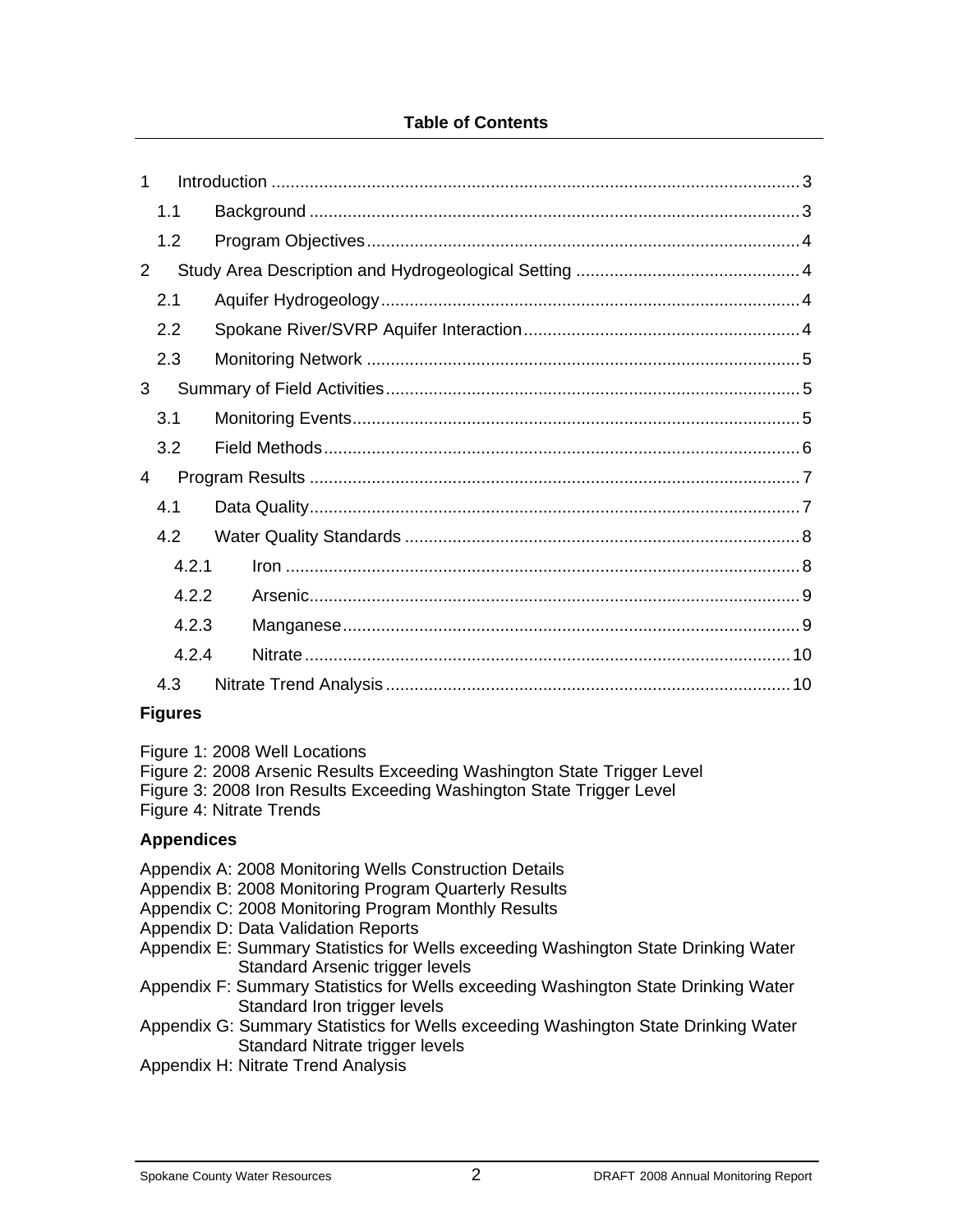## **Introduction**

The following report presents the field work, analytical results and findings from the 2008 Spokane Valley Rathdrum Prairie (SVRP) Aquifer Long Term Water Quality Monitoring Program. Spokane County Water Resources staff collected field data and groundwater samples on a quarterly and monthly basis during 2008 from 29 dedicated monitoring wells, 17 public supply wells, and 4 springs.

## *1.1 Background*

In 1978 the Environmental Protection Agency (EPA) designated the SVRP Aquifer as a "Sole Source Aquifer" under Section 1424(e) of the Safe Drinking Water Act. From May 1977 to June 1978 the Spokane County Water Quality Management Program conducted a one year study of the aquifer to determine if surface "recharge" is occurring to carry ground surface pollutants to the aquifer, and if so, the effect of such activities. The study concluded that domestic, municipal, commercial, agricultural, and industrial activities do impact aquifer water quality.

The 1978 Spokane Aquifer Cause and Effect Report determined that on-site sewage systems contribute to water quality degradation in the SVRP aquifer. As a result the 1979 Spokane Aquifer Water Quality Management Plan included the following:

*The recommendations for handling sanitary wastewater and mitigation of its pollution to the groundwater include the collection of all sewage from urbanized areas and treatment for discharge in such manner that the pollutants cannot enter the aquifer. Central sewer planning within the aquifer sensitive area should result in sewering of areas that have been urbanized or are to be urbanized.* 

The 1983 update to the Spokane Aquifer Cause and Effect Report found that there was an increasing trend in nitrate concentrations in the aquifer confirming the need to address onsite sewage disposal.

Spokane County Utilities began implementation of the Septic Tank Elimination Program (STEP) to address concerns that onsite sewage systems contribute to water quality degradation in the aquifer. To date, a significant portion of existing septic systems have been converted to sewer and it is anticipated that STEP will be completed by 2012.

As a result of the study findings the *Spokane Aquifer Water Quality Management Plan* was developed. One recommendation of the plan was to develop and implement a long term ground water quality monitoring program to assess the effectiveness of STEP. From 1980 to 2000 the Spokane Regional Health District (SRHD) conducted the aquifer monitoring program and in 2000 the Spokane County Water Resources section of the Division of Utilities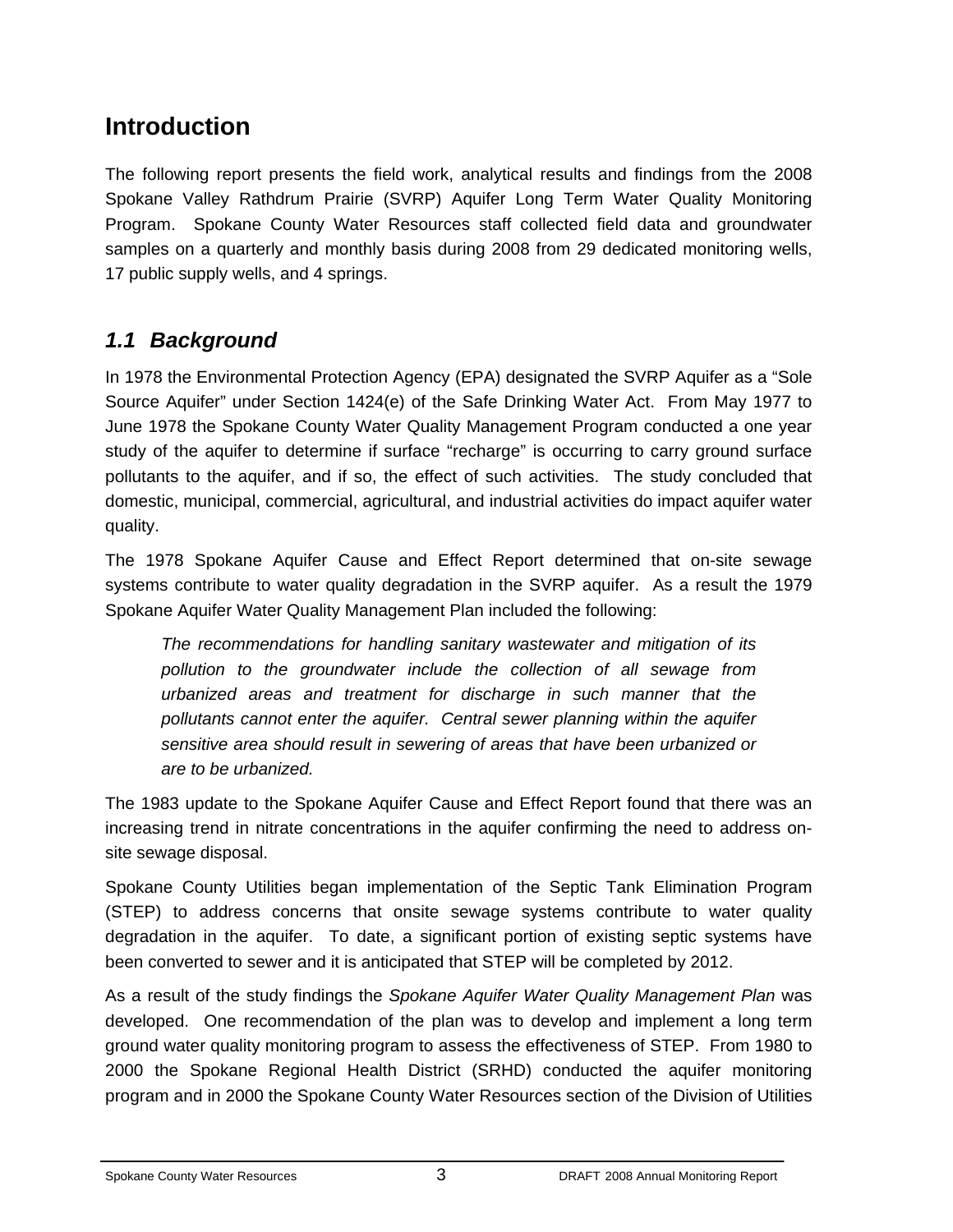(formerly the Spokane Water Quality Management Program) undertook the aquifer monitoring program.

The original study included 80 sample locations. Sixty locations were existing water supply wells, both water purveyor and private wells, and 20 locations were dedicated monitoring wells. From 1980 to 1996 all sampling locations were water supply wells. In 1996 dedicated monitoring wells were added to the monitoring network. In 2007 4 spring/seep sampling locations were added. Currently the monitoring network is comprised of 29 dedicated monitoring wells, 17 public supply wells and 4 spring locations. Figure 1 shows the current sampling locations.

### *1.2 Program Objectives*

The SVRP long term monitoring program has three objectives: 1) Asses the current aquifer water quality; 2) Identify spatial and temporal water quality trends; and 3) Evaluate water quality trends that are related to the Spokane County Septic Tank Elimination Program.

# **2 Study Area Description and Hydrogeological Setting**

### *2.1 Aquifer Hydrogeology*

The SVRP aquifer underlies about 370 square miles of relatively flat, alluvial valley surrounded by bedrock highlands (Kahle and others, 2005). The aquifer consists primarily of coarse-grained sediments including sand, gravels, cobbles, and boulders. There is generally a greater percentage of finer material near the margins of the valley and becomes more coarse near the center throughout the Rathdrum Prairie and Spokane Valley. In the northwest portion of the aquifer, often referred to as the Hillyard Trough, the deposits are finer grained and the aquifer consists of sand with some gravel, silt, and boulders. The aquifer is highly productive. Aquifer wells yield as much as several thousand gallons per minute with relatively little drawdown. The hydraulic conductivity of the aquifer sediments is at the upper end of values measured in the natural environment (Kahle and others, 2005)

## *2.2 Spokane River/SVRP Aquifer Interaction*

The Spokane River is the largest source of recharge to the aquifer and receives the largest amount of discharge from the aquifer. A groundwater budget for the SVRP Aquifer developed by the USGS in 2007 estimates the Spokane River discharges 718 ft<sup>3</sup>/s to the aquifer, representing 49 percent of the total mean annual aquifer inflow of  $1,417 \text{ft}^3/\text{s}$ . The Spokane River receives an estimated 861  $ft^3/s$  from the aquifer representing 59 percent of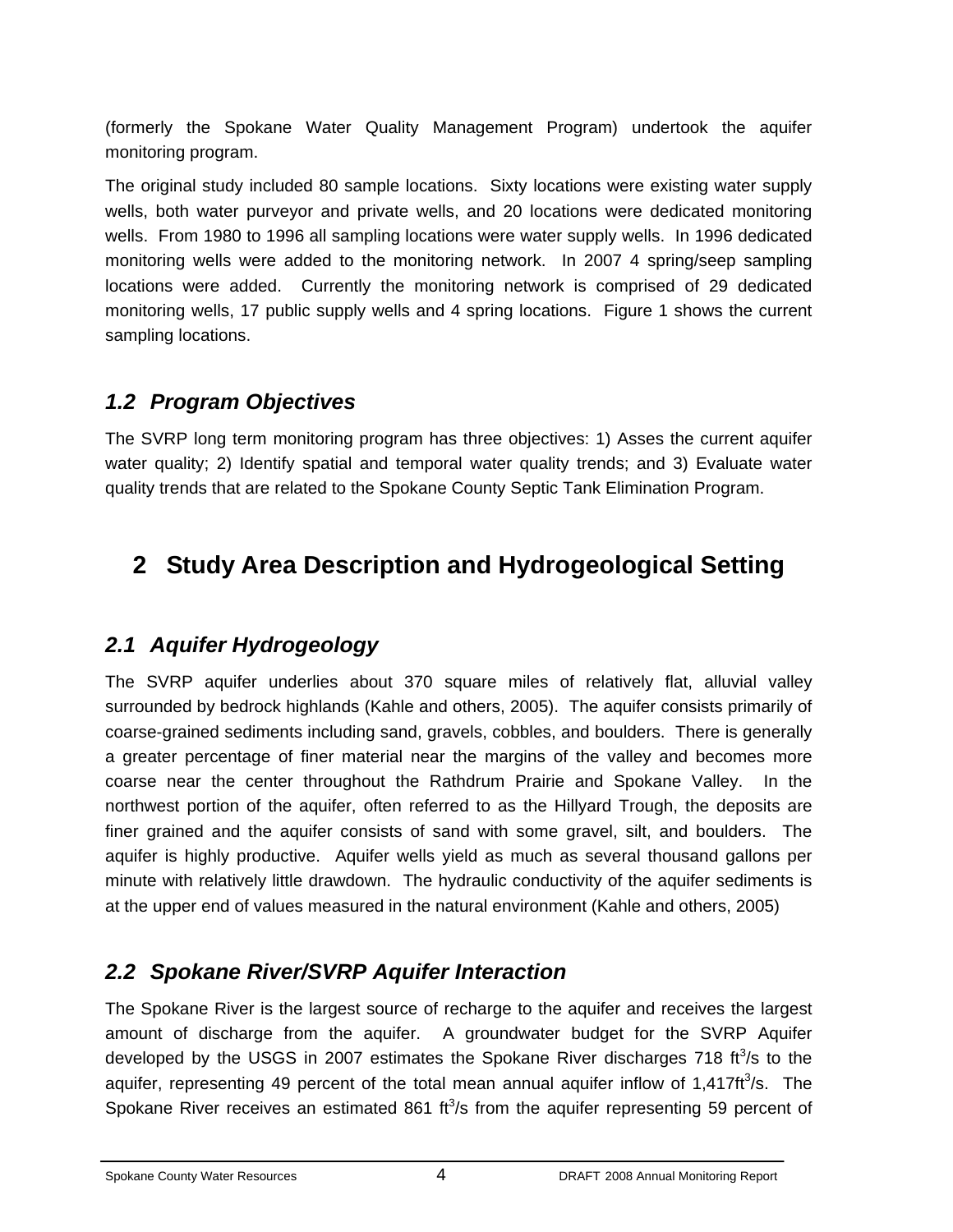the total mean annual outflow of 1,468  $\text{ft}^3\text{/s}$ . There are two distinct river reaches where the Spokane River receives water from the aquifer: 1) Flora Road to Upriver Dam; and 2) The Spokane Gage to Nine Mile Dam. These reaches are considered gaining reaches. There are also two distinct river reaches were the Spokane River discharges to the aquifer: 1) Coeur d'Alene Lake to Flora Road; and 2) Green Street to Monroe Street. These reaches are considered losing reaches. Aquifer water quality in the immediate vicinity of the river in the losing reaches is influenced by river water quality.

### *2.3 Monitoring Network*

The current monitoring network is spatially distributed to provide information on water quality throughout the aquifer. In addition to assessing general water quality, the monitoring network provides data for specific objectives. Four monitoring locations are at the Washington/Idaho border and provide a baseline to which water quality data from down gradient wells can be compared. At Barker Road there are four monitoring locations that provide data to evaluate the water quality in the vicinity of a losing reach of the Spokane River. At Sullivan Road there are three monitoring locations that provide data to evaluate water quality in the vicinity of a gaining reach of the Spokane River.

Samples from the dedicated monitoring wells are taken from 1 to 1.5 feet below the static water level, or water table, and therefore provide data on water quality at the surface of the aquifer. The rational for this approach is that impacts to the aquifer will occur first at the surface. There are two locations that have "nested wells" that provide data at the same location but different depths. Many of the water supply wells also withdraw water from greater depth than the dedicated monitoring wells.

In 2007 four spring locations were added to the monitoring network. Three locations are sampled quarterly, and one location (Sullivan Springs) is sampled when the river elevation allows sample collection, usually during the summer. These locations provide additional water quality information on aquifer water that enters surface water bodies, both the Spokane and Little Spokane Rivers.

# **3 Summary of Field Activities**

### *3.1 Monitoring Events*

Two separate monitoring programs were implemented in 2008, a quarterly program and a monthly program. The quarterly program included all wells and all analytes included in the SVRP Long Term Monitoring Program, while the monthly program focused on select wells and two analytes, total phosphorus, and orthophosphate.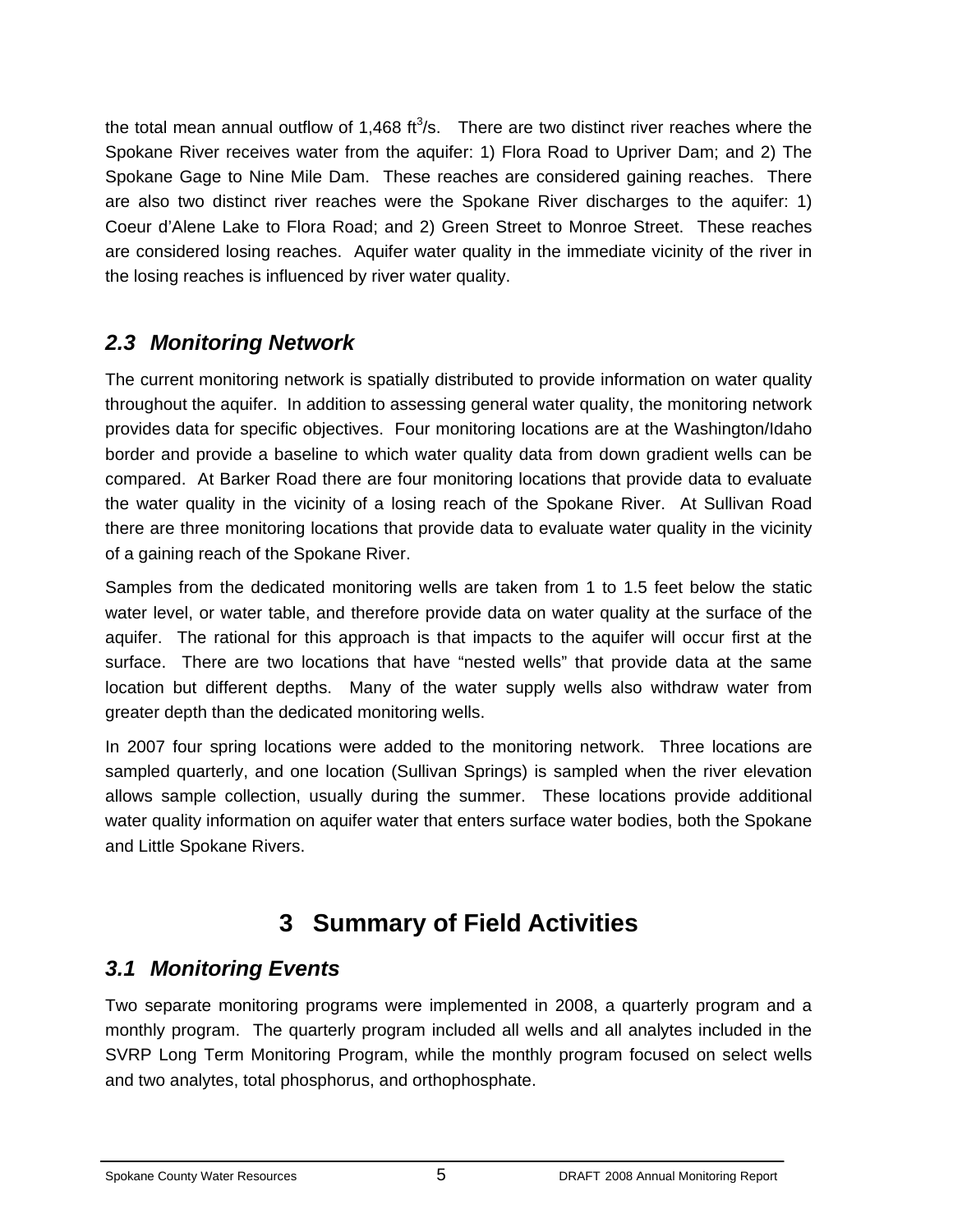The quarterly program included groundwater elevation measurement, field parameter measurement and sample collection at all monitoring locations identified in Appendix A and laboratory analysis of analytes included in Appendix B. Quarterly monitoring events in 2008 occurred during the last two weeks of January, the second week of May, the second week of August, and the First week of November.

The monthly sampling program began in April 2008 and included collection of samples at the following locations:

- 1. 6631M07 Idaho Road East Farms monitoring well at CID11
- 2. 5411R03 Sullivan Park South, monitoring well
- 3. 5311J05 Hale's Ale Nested Site, east
- 4. 5310Q01 monitoring well at SCC
- 5. 5212F01S Three Springs
- 6. 6211J01S Spokane Fish Hatchery, Griffith Spring
- 7. 6306P01S Waikiki Springs

Monthly sampling events were scheduled to occur on the second Tuesday of each month to coincide with Department of Ecology sample collection from the Spokane River.

### *3.2 Field Methods*

Dedicated monitoring wells were sampled in the following manner. The depth to groundwater in the well was measured and recorded on field sheets. The pump intake was positioned at the top of the screened interval. If the water level was below the top of the screened interval the pump was set 1 to 1.5 feet below the water table surface. Appendix A shows the monitoring well construction details used to set the pump depth. The monitoring wells were purged utilizing low flow sampling techniques according to EPA guidelines. Those techniques are described in the *Spokane County Water Resources Long Term Monitoring Program Quality Assurance Project Plan* (QAPP), August 2007. Water supply wells used for groundwater monitoring are run a minimum of five minutes before the sample is collected to obtain a representative sample. Groundwater samples are collected from spigots on the purveyor well discharge lines as close to the pump as possible. The field parameters depthto-water, temperature, pH, and specific conductance are recorded on field sheets. Groundwater samples are delivered to the laboratory under Chain-of-Custody procedures. Copies of the Chain-of-Custody forms are available on request.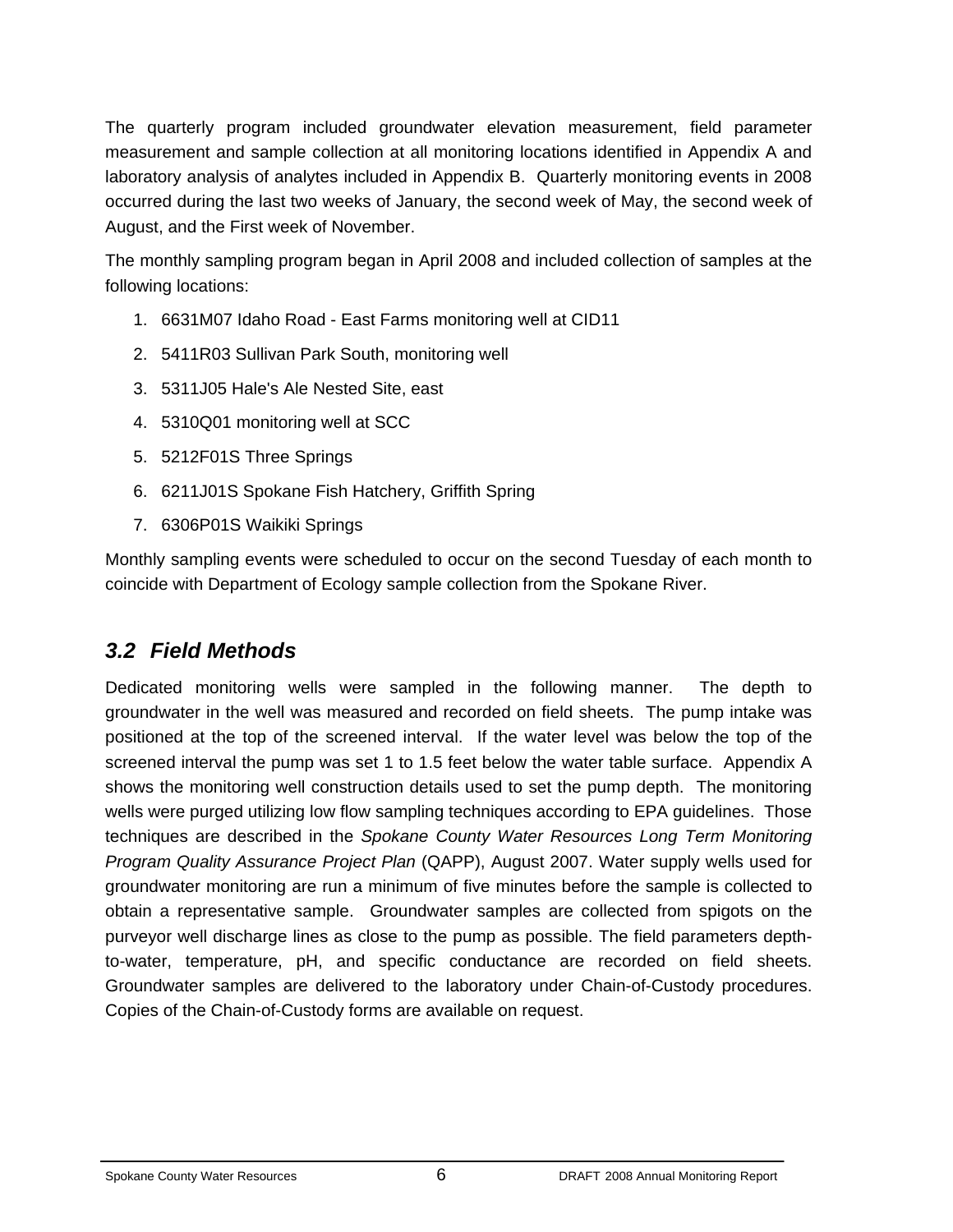# **4 Program Results**

Quarterly analytical and field results are presented in Appendix B. Monthly total phosphorus and orthophosphate results are presented in Appendix C

## *4.1 Data Quality*

Analytical services were provided by SVL Analytical in Kellog, ID and Aquatic Research in Seattle, WA. Analytical results were validated to ensure data quality objectives - including precision, accuracy, representativeness, and completeness - outlined in the QAPP were met. Data anomalies that have a small impact on data quality and usability are documented in Appendix D.

One major data anomaly occurred in 2008. Total phosphorus and orthophosphate results provided by SVL Analytical for the first quarter were all rejected. Significant issues with the results were identified including:

- Two separate sample delivery groups had several results (3 of 8 and 7 of 8) of orthophosphate greater than total phosphorus.
- Two samples that were analyzed twice yielded relative percent difference in excess of 100 percent.
- It was determined that the calibration curve utilized for the spectrophotometer was 2- 200 ug/L instead of the appropriate curve for low level phosphorus, 2-50 ug/L.

Following the first quarter Spokane County staff worked with SVL Analytical staff to resolve these issues. Data provided during the remainder of 2008 met data quality requirements. In addition to working with SVL Analytical to resolve the identified issues, beginning in April 2008 duplicate samples were sent to Aquatic Research for total phosphorus and orthophosphate analysis.

Total phosphorus and orthophosphate results reported in Appendix B are the results provided by Aquatic Research. Aquatic Research achieves lower detection limits for both total phosphorus and orthophosphate than SVL Analytical. Since the total phosphorus and orthophosphate results typically found in the samples collected for this monitoring program are near detection limits the Aquatic Research data provides more results that are above the detection limit and therefore provide more value in data analysis.

## *4.2 Aquifer Water Levels*

Table 4-1 presents a comparison of static water levels measured in dedicated monitoring wells with historical averages. The majority of wells have a period of record extending back to 1999. The difference between the historical average and the value measured in 2008 was compared on an annual and quarterly basis. Historical data for the quarterly comparison was computed for the respective quarter, i.e.  $1<sup>st</sup>$  quarter 2008 was compared to historical  $1<sup>st</sup>$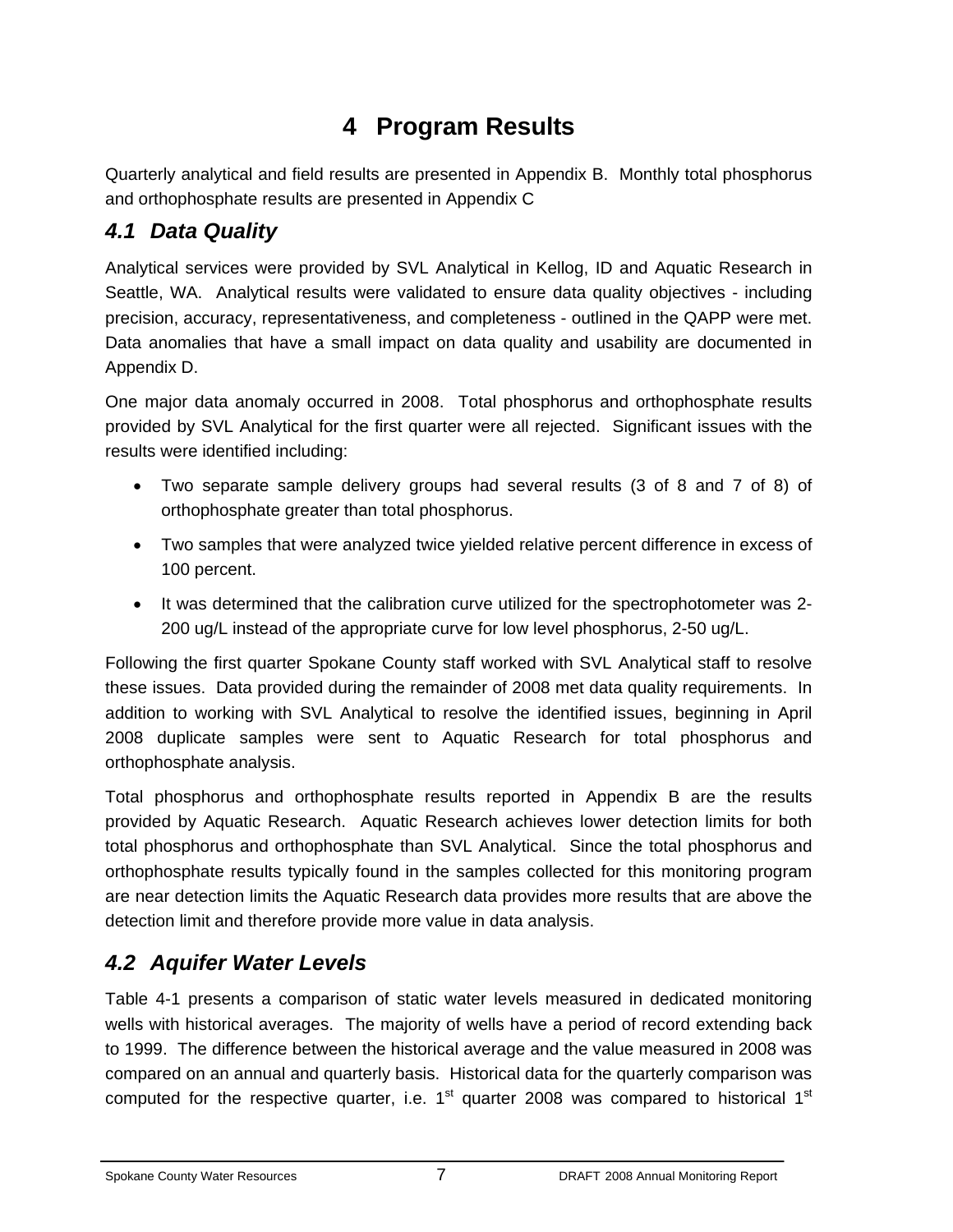quarter data. Negative values indicate static water levels below the average level. On an annual basis the static water levels in a majority of the wells was above average. Quarterly results indicate that during the first quarter the average static water level was below average but above average the rest of the year. This correlates to the Spokane River flows during 2008.

|                               | annual | 1st atr | 2nd gtr | 3rd gtr | 4th qtr |
|-------------------------------|--------|---------|---------|---------|---------|
| Average difference (ft)       | 0.35   | $-1.51$ | 0.88    | 1.19    | 0.91    |
| Standard Deviation (ft)       | 1.39   | 0.94    | 0.82    | 0.84    | 0.84    |
| Maximum above average (ft)    | 3.1    | 0.38    | 3.07    | 2.81    | 3.1     |
| Maximum below average (ft)    | $-3.5$ | $-3.5$  | $-0.74$ | $-1.06$ | $-0.21$ |
| Number of wells below average | 35     | 28      | 3       |         | 2       |
| Number of wells above average | 78     |         | 26      | 26      | 25      |

#### **Table 4-1: Static Water Level Comparison - 2007 vs. Historical Average**

### *4.3 Water Quality Standards*

The following section identifies analytical results that exceed either the Primary Maximum Contaminant Levels (MCL) or Secondary drinking water standards as defined by the EPA (40 CFR Chapter 1 Part 141) and State of Washington (WAC 246-290-310). In regulation these standards apply to source sampling performed by public water purveyors as prescribed in State of Washington Drinking Water regulations. These standards provide a basis for comparison for the Long Term Monitoring Program results, but exceedance of the standards is not a basis for regulatory action.

Primary MCLs are standards set for the protection of human health. During 2008 there were no exceedances of the Primary MCLs. Secondary Drinking Water Regulations (secondary standards) are non-enforceable guidelines regulating contaminants that may cause cosmetic effects (such as skin or tooth discoloration) or aesthetic effects (such as taste, odor, or color) in drinking water. EPA recommends secondary standards to water systems but does not require systems to comply. The State of Washington has also identified "trigger levels" for some contaminants. Trigger levels are analyte concentrations that trigger additional sampling requirements for public water purveyors. Four analytes were found in excess of the trigger level or secondary standard during 2007: 1) Iron; 2) Arsenic; 3) Manganese; and 4) Nitrate/Nitrite.

#### **4.3.1 Iron**

Iron is not a health hazard in drinking water and therefore no iron primary MCL is established. Iron is an aesthetic contaminant and has a secondary water quality standard. Dissolved iron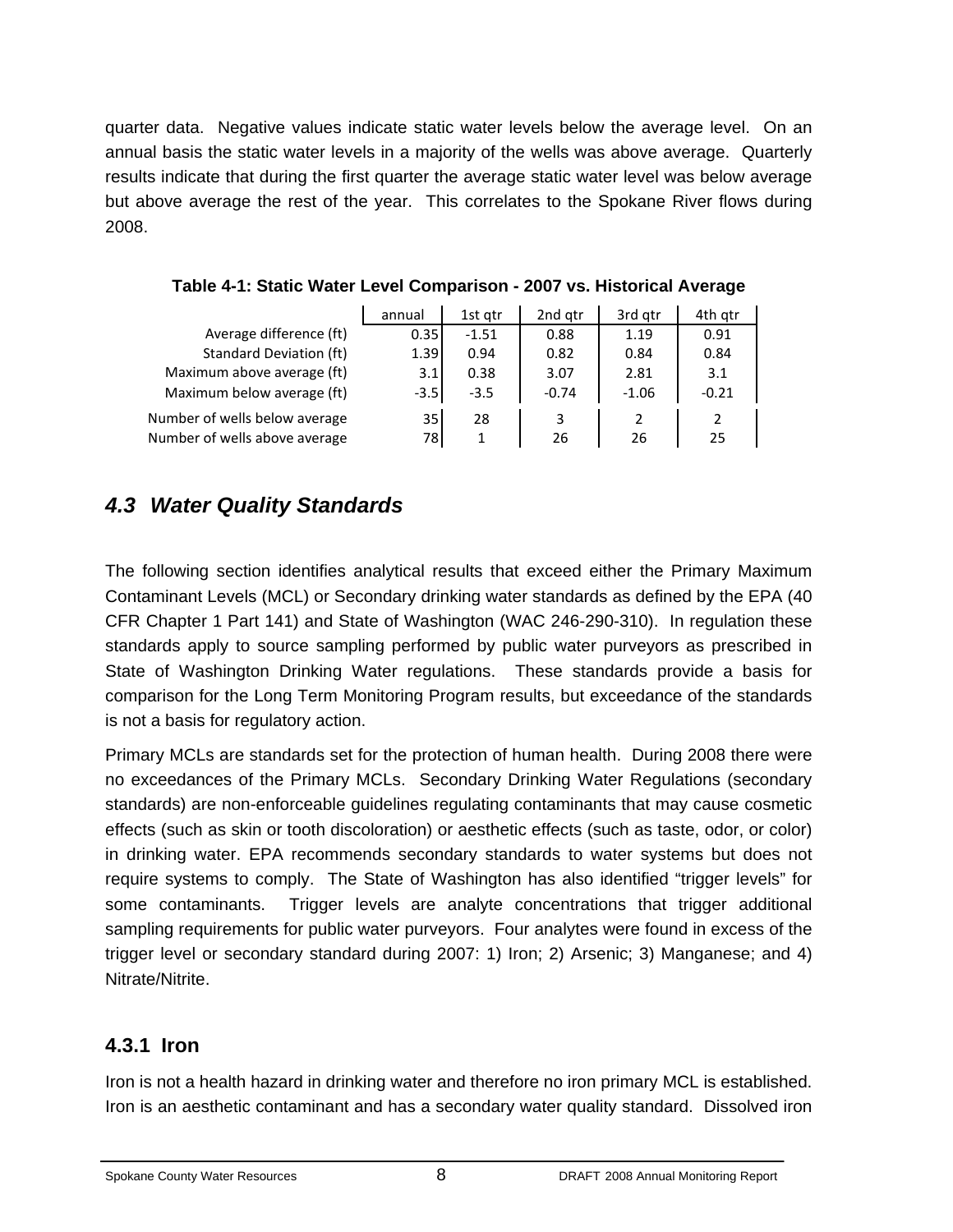gives water a disagreeable taste. When the iron combines with tea, coffee and other beverages, it produces an inky, black appearance and a harsh, unacceptable taste. Vegetables cooked in water containing excessive iron turn dark and look unappealing. Concentrations of iron as low as 0.3 mg/l will leave reddish brown stains on fixtures, tableware and laundry that are very hard to remove. When these deposits break loose from water piping, rusty water will flow through the faucet.

The secondary standard (0.3 mg/l) was exceeded at 3 wells at least one time during 2008, and the trigger level (0.1 mg/l) was exceeded at 2 additional wells at least one time during 2008. Detailed information for each of the 5 wells, including a chart of historic data, summary statistics, and trend analysis, are provided in Appendix F. Well locations and 2007 results are presented in Figure 3.

#### **4.3.2 Arsenic**

Arsenic in drinking water is a health hazard. It has a primary MCL of 0.010 mg/l and a trigger level of 0.005 mg/l. It enters drinking water supplies from natural deposits in the earth or from agricultural and industrial practices.

The arsenic primary MCL was not exceeded at any well during 2008. The trigger level was exceeded at 10 wells at least once during 2008. Five of the wells have an overall average concentration that exceeds the trigger level and five have an overall average concentration that is below the trigger level. No wells have a statistically significant increasing trend and three have a statistically significant downward trend. Detailed information for each of the ten wells, including a chart of historic data, summary statistics, and trend analysis, are provided in Appendix E. Well locations and 2008 results are presented in Figure 2.

#### **4.3.3 Manganese**

Manganese is not a health hazard in drinking water and therefore no manganese primary MCL is established. The secondary drinking water standard for manganese is 0.05 mg/l. At this level and above, water may be cloudy, form black precipitates, contribute to mineral depositing in pipes or cause difficulty in sudsing and darkening of clothing during washing.

Manganese concentrations exceeded the secondary standard in one well, (5404A01 – Plantes Ferry Park monitoring well) during 2008. This well was recently installed and has been monitored only ten times since 2006. Iron concentrations in this well were an order of magnitude greater than all other wells sampled in 2008. This well is located on the margin of the aquifer and the well log indicates that the geology in the vicinity is quite different than all other wells in the monitoring network.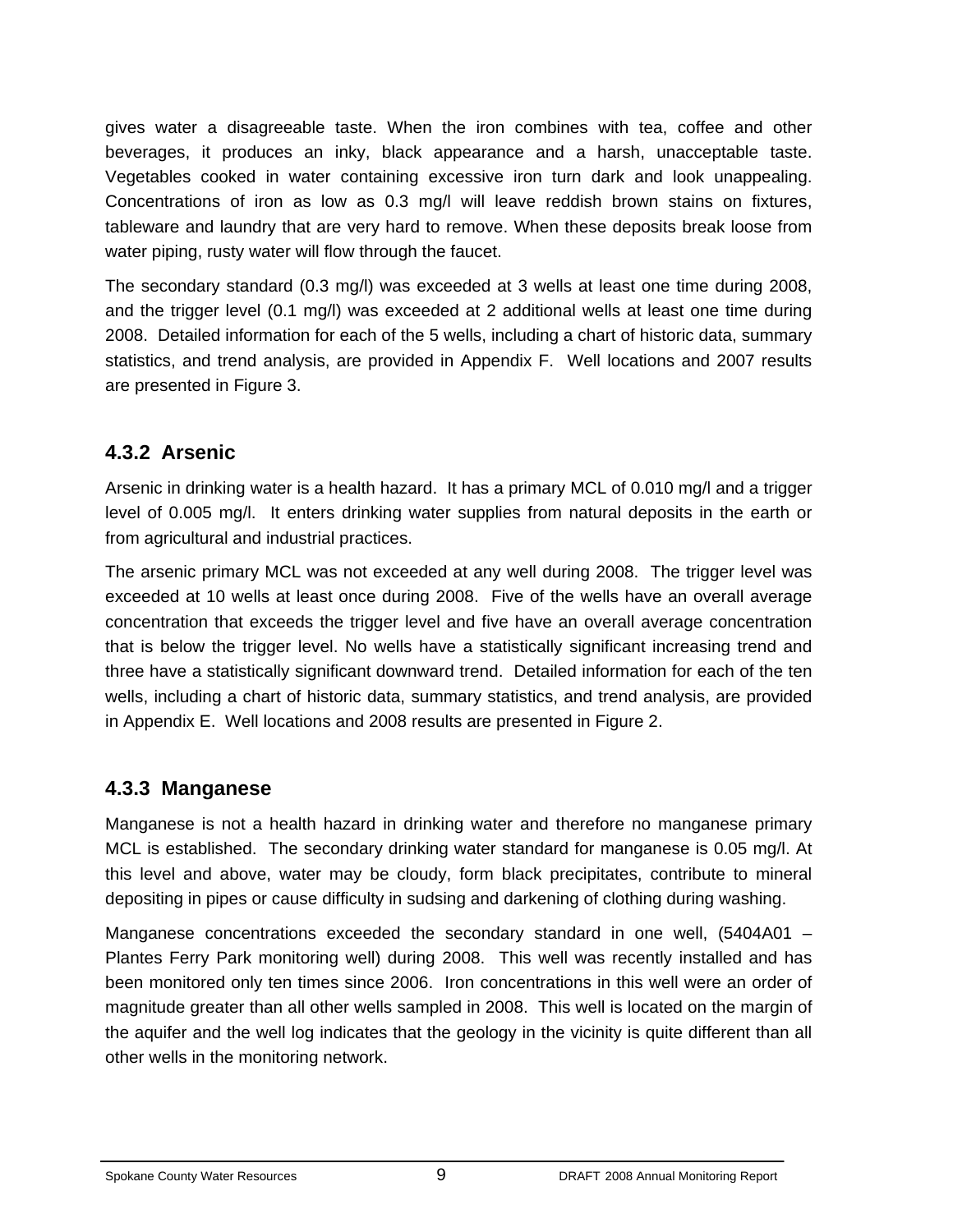#### **4.3.4 Nitrate**

Nitrate is a health hazard in drinking water. It has a primary MCL of 10 mg/l and a trigger level of 5 mg/l. Nitrate is especially harmful to infants, who consume a large quantity of water relative to their body weight. Nitrate concentrations above the MCL can lead to methemoglobinemia, a condition that reduces the oxygen carrying capacity of blood.

Nitrate concentrations exceeded the trigger level in one well (6436N01 – East Valley High School monitoring well) during 2008. The mean nitrate concentration at this well is 6.33 mg/L, with no apparent trend, though the well has only been sampled ten times since its installation in 2006. Detailed information for the well, including a chart of historic data, summary statistics, and trend analysis, are provided in Appendix G.

## *4.4 Nitrate Trend Analysis*

The largest anthropogenic sources of nitrate in groundwater are septic tanks, application of nitrogen-rich fertilizers to turfgrass, and agricultural processes. To assess the effectiveness of STEP, introduced in section 1.1, a trend analysis was conducted on wells currently in the Long Term Monitoring Program. Some wells have a longer period of record than others, but taken as a whole, the analysis provides indication of overall nitrate trends.

The Mann-Kendall trend test was utilized to determine if a statistically significant trend was present at each well. The Mann-Kendall test was chosen because it does not assume a data distribution (non parametric), allows for missing data, allows for non-detect data, and is not affected by gross data errors and outliers. If a trend was detected the Sen's slope estimation method was utilized to determine the magnitude of the trend. The Table 4-2 and Figure 5 presents the results of the trend analysis. A detailed summary of the trend test results is provided in Appendix H.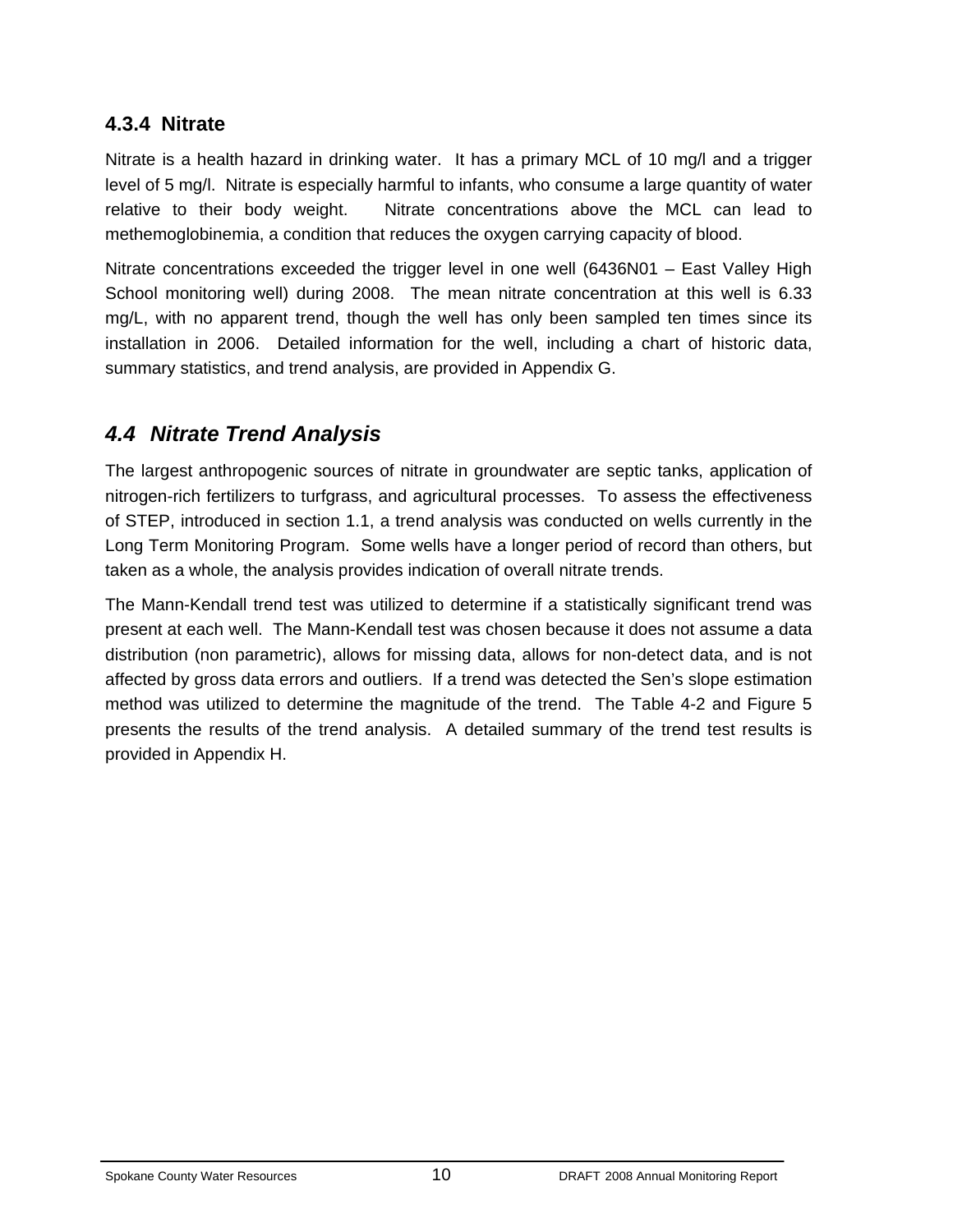|                   | Sen's Test |            |          | Mann-Kendall Test |                     |   |
|-------------------|------------|------------|----------|-------------------|---------------------|---|
| <b>Station ID</b> | increasing | decreasing | no trend | increasing        | decreasing no trend |   |
| 5213B01           |            | $-0.0021$  |          |                   | X                   |   |
| 5304G01           |            |            | x        |                   |                     | x |
| 5307M01           |            | $-0.0078$  |          |                   | X                   |   |
| 5308A02           |            | $-0.0052$  |          |                   | X                   |   |
| 5308H01           |            | $-0.0056$  |          |                   | X                   |   |
| 5310Q01           |            |            | x        |                   |                     | x |
| 5311J05           |            | $-0.0028$  |          |                   | X                   |   |
| 5311J07           |            | $-0.0025$  |          |                   | x                   |   |
| 5312C01           |            |            | x        |                   |                     | X |
| 5312H01           | 0.0071     |            |          | X                 |                     |   |
| 5315L01           |            | $-0.0156$  |          |                   | X                   |   |
| 5322A01           |            | $-0.0175$  |          |                   | X                   |   |
| 5322A03           |            | $-0.0194$  |          |                   | X                   |   |
| 5322F01           |            | $-0.0081$  |          |                   | X                   |   |
| 5323E01           |            | $-0.04$    |          |                   | $\pmb{\mathsf{x}}$  |   |
| 5324G01           |            | $-0.005$   |          |                   | X                   |   |
| 5404A01           |            |            | x        |                   |                     | X |
| 5405K01           |            |            | X        |                   |                     | x |
| 5407C01           | 0.0296     |            |          | x                 |                     |   |
| 5408N01           |            | $-0.0069$  |          |                   | X                   |   |
| 5409C02           |            |            | x        |                   |                     | X |
| 5411R02           |            | $-0.0055$  |          |                   | X                   |   |
| 5411R03           |            | $-0.0051$  |          |                   | x                   |   |
| 5411R04           |            |            | X        |                   |                     | X |
| 5415E03           |            |            | x        |                   |                     | X |
| 5426L01           |            |            | X        |                   |                     | X |
| 5427L01           |            | $-0.0135$  |          |                   | X                   |   |
| 5505D01           | 0.0073     |            | X        | x                 |                     |   |
| 5507A04           |            | $-0.0027$  |          |                   | X                   |   |
| 5507H01           |            |            | x        |                   |                     | X |
| 5508M01           |            |            | x        |                   |                     | X |
| 5508M02           |            |            | x        |                   |                     | X |
| 5515C01           |            | $-0.0092$  |          |                   | X                   |   |
| 5517D05           |            | $-0.0052$  |          |                   | X                   |   |
| 5518R01           |            | $-0.0115$  |          |                   | X                   |   |
| 6211K01           |            | $-0.0059$  |          |                   | X                   |   |
| 6320D01           |            |            | X        |                   |                     | x |
| 6327N04           |            | $-0.0178$  |          |                   | X                   |   |
| 6328H01           |            |            | x        |                   |                     | X |
| 6330J01           |            | $-0.0083$  |          |                   | X                   |   |
| 6331J01           |            | $-0.0069$  |          |                   | $\pmb{\mathsf{x}}$  |   |
| 6436N01           |            |            | x        |                   |                     | X |
| 6524R01           |            |            | X        |                   |                     | X |
| 6525R01           |            | $-0.0054$  |          |                   | X                   |   |
| 6631M04           |            |            | X        |                   |                     | X |
| 6631M07           |            |            | X        |                   |                     | X |